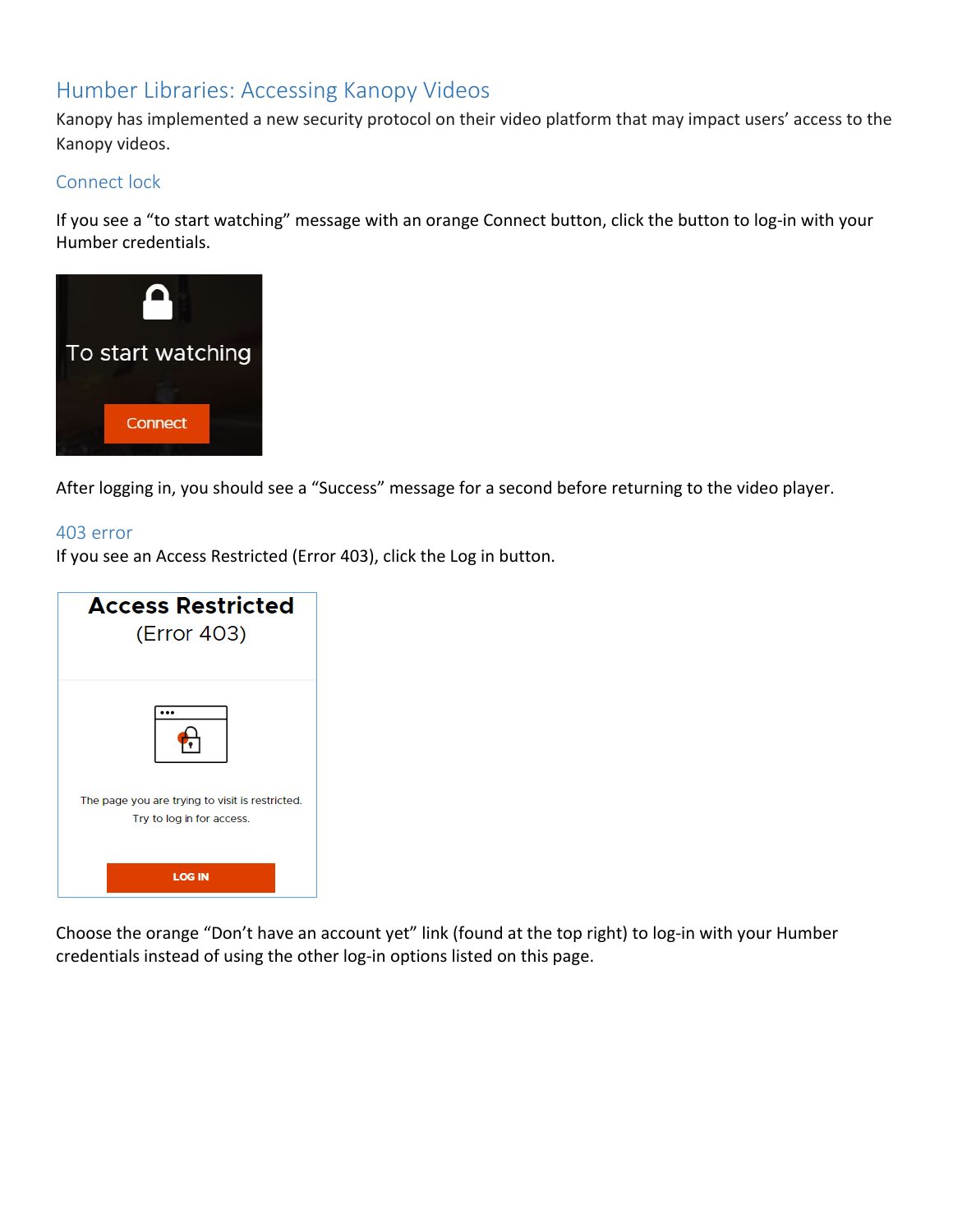| Log In               |                                        |
|----------------------|----------------------------------------|
|                      | Don't have an account yet? Get Started |
|                      |                                        |
| Log In with Google   | Connect with Facebook                  |
|                      | OR                                     |
| <b>Email Address</b> |                                        |

After logging in, you will be brought to Kanopy's home page where you can search for the video you want to watch.

# Viewing from a computer: Off-campus

You may see an orange "Log in to Humber" button on the left side that brings you to another page where you log-in with your Humber credentials to view the videos.